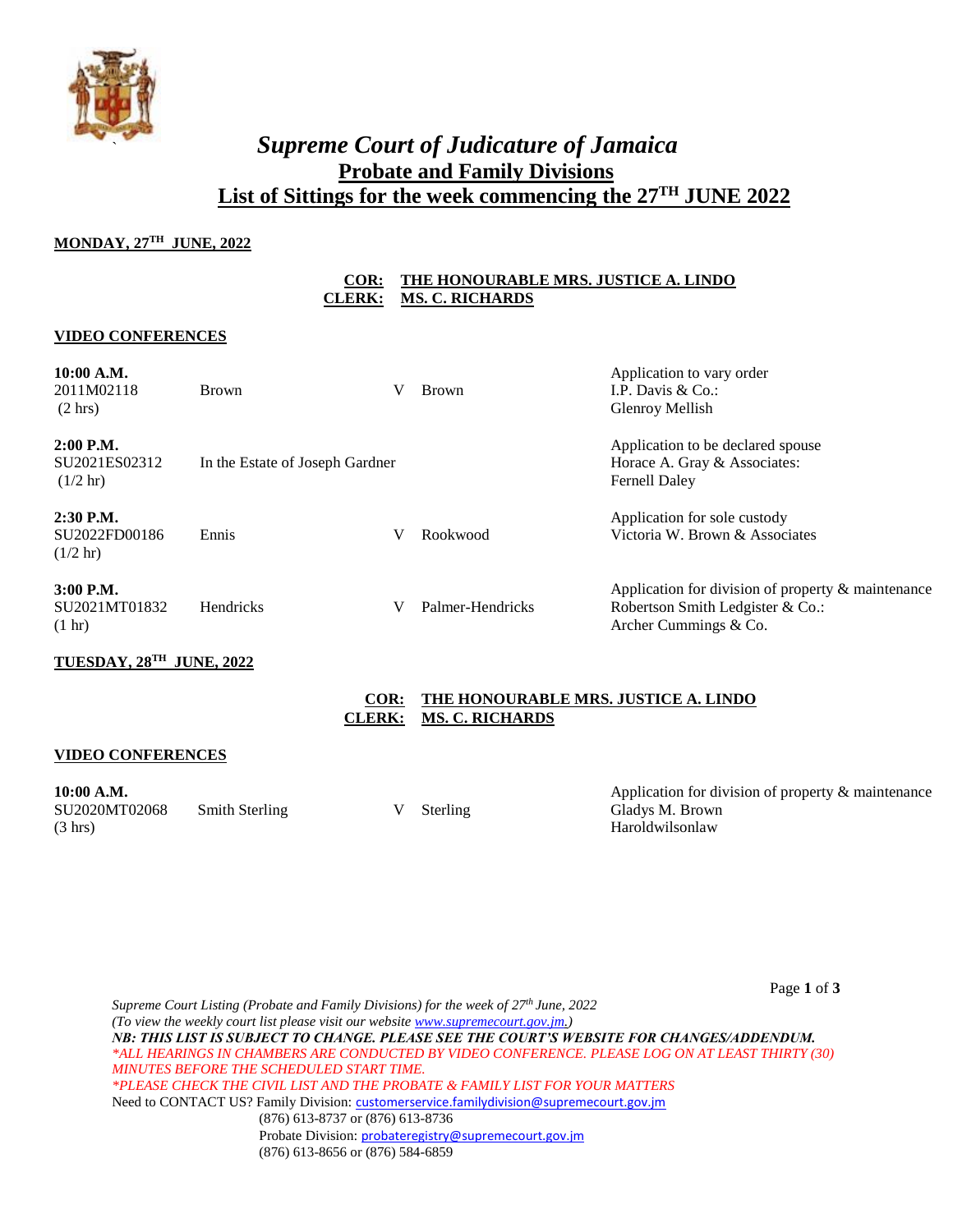## **WEDNESDAY 29th, JUNE, 2022 CHAMBER MATTERS CONT'D**

## **CIVIL: COURT NO. 20 (2<sup>ND</sup> FLOOR) (PUBLIC BUILDING NORTH) COR: THE HONOURABLE MRS. JUSTICE A. LINDO CLERK: MISS C. RICHARDS**

#### **IN-PERSON HEARING**

**10:30 A.M.** 2017P00641 SU2020ES01215 **Trial in Chambers** (1 day)

In the Estate of Yvonne Elaine Price Archer Cummings & Co.:

C. J. Mitchell & Co.

## **COR: THE HONOURABLE MRS. JUSTICE I. REID CLERK: MR. E. MILLER**

### **VIDEO CONFERENCE**

**10:00 A.M.** SU2021MT01467 **Trial in Chambers**  (1 day)

Johnson V Johnson

Application for maintenance & entitlement to property Georgia Hamilton: Kayann A. Balli

## **THURSDAY, 30TH JUNE, 2022**

## **COR: THE HONOURABLE MRS. JUSTICE A. LINDO CLERK: MISS C. RICHARDS**

## **VIDEO CONFERENCES**

**PRE-TRIAL REVIEW**

**10:00 A.M.** SU2021ES01230 (1 hr) In the Estate of Hartley Nugent Forsythe & Forsythe:

## **11:00 A.M.**

SU2019MT02772 (1 hr)

Pinnock V Pinnock

### **12:30 P.M.**

SU2022FD00035  $(1/2 \text{ hr})$ 

Re: Child, N. A. M

# Hugh Wildman & Co.

Application for extension of time and entitlement to property Brown & Shaw: Blair Foreman & Co.

Application to appoint legal guardian Burton-Campbell & Associates

Page **2** of **3**

*Supreme Court Listing (Probate and Family Divisions) for the week of 27th June, 2022 (To view the weekly court list please visit our websit[e www.supremecourt.gov.jm.](http://www.supremecourt.gov.jm/)) NB: THIS LIST IS SUBJECT TO CHANGE. PLEASE SEE THE COURT'S WEBSITE FOR CHANGES/ADDENDUM. \*ALL HEARINGS IN CHAMBERS ARE CONDUCTED BY VIDEO CONFERENCE. PLEASE LOG ON AT LEAST THIRTY (30) MINUTES BEFORE THE SCHEDULED START TIME. \*PLEASE CHECK THE CIVIL LIST AND THE PROBATE & FAMILY LIST FOR YOUR MATTERS* Need to CONTACT US? Family Division: [customerservice.familydivision@supremecourt.gov.jm](mailto:customerservice.familydivision@supremecourt.gov.jm) (876) 613-8737 or (876) 613-8736 Probate Division: [probateregistry@supremecourt.gov.jm](mailto:probateregistry@supremecourt.gov.jm) (876) 613-8656 or (876) 584-6859